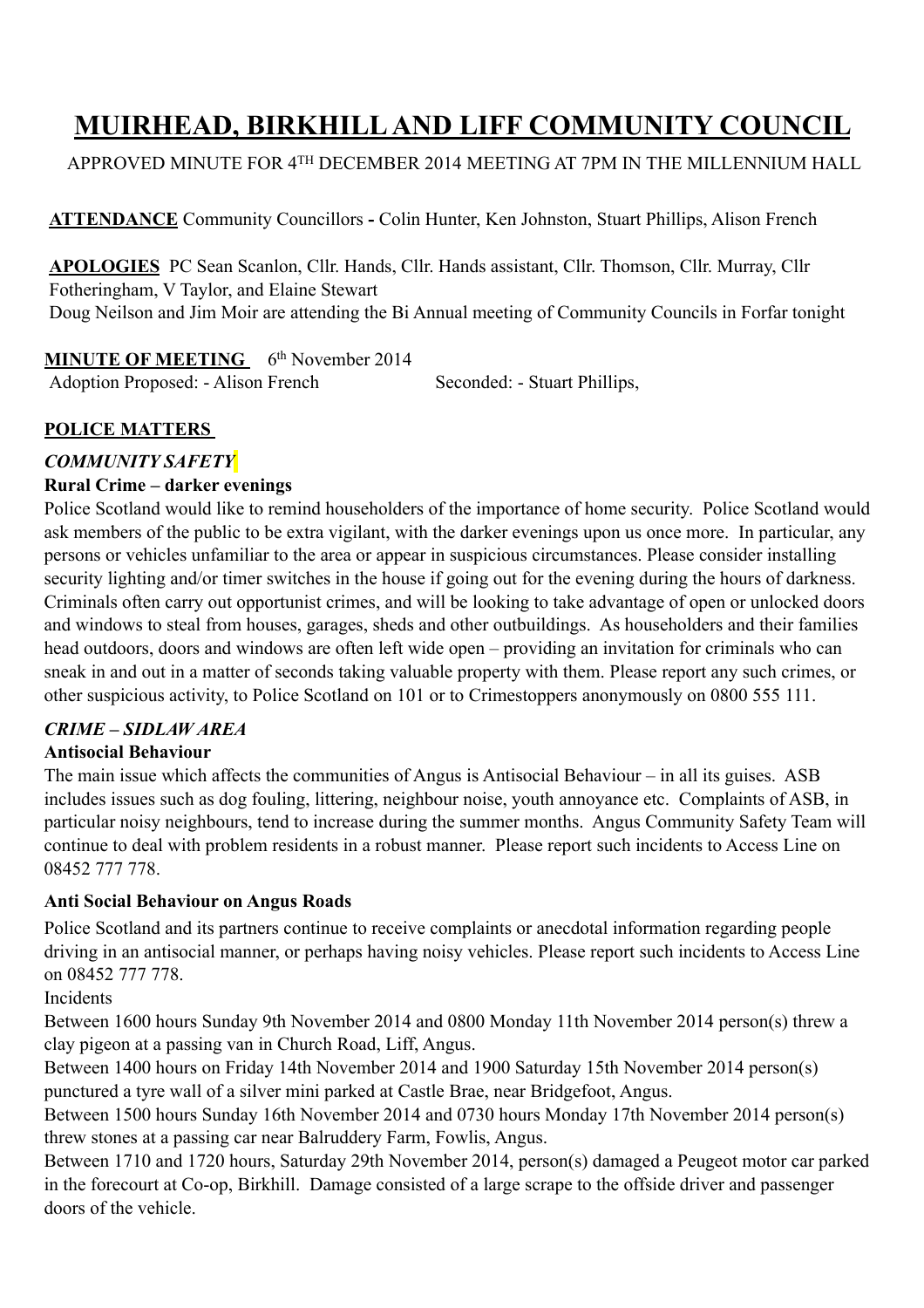About 2220 hours Monday 1st December 2014, person(s) threw large stones at passing vehicles on the A923 between Muirhead and Piperdam, damaging three separate vehicles. It is believed that this has occurred near to the old road/current lay-by, and enquiries are ongoing in relation to same. Thankfully, no-one was injured and a press release asking for any potential witnesses has been submitted.

## **Housebreaking with intent to steal**

Between 0001 hours on Saturday 8th November 2014 and 2359 hours on Sunday 9th November 2014 person(s) removed the screws to a garage door at Church Street, Newtyle, Angus. The person(s) responsible entered the garage but left without stealing any items.

#### **Attempted housebreaking with intent to steal**.

Between 2200 hours on Monday 17th November and 1800 hours on Tuesday 18th November person(s) attempted to gain entry to a newly erected wooden garage in Wood Road, Birkhill, Angus. Entry was not gained and no items stolen.

Between 1630 hours, Sunday 30th November 2014 and 0900 hours Monday 1st December 2014, person(s) cut hasps/padlocks to a shed at Gallowhill Farm, Auchterhouse, Angus. Person(s) removed hinges and gained entry to the shed but no items were stolen.

#### **Suspicious incident**

About 1440 hours, Wednesday 26th November 2014, a suspicious incident was reported at Maryfield Farm bungalow, Rosemill Road, Bridgefoot, whereby an unknown male was seen on private CCTV remotely by householder, who was elsewhere. Area checked and no trace and property checked all in order. It was believed that it may have been the post/delivery driver as CCTV not clear

#### **Strathmartine Hospital**

Complaint received from Mr. Jim Fettes, 4 Craigmill Road, Bridgefoot in relation to youths/ghost hunters in the ground of the former hospital. Enquiries are ongoing to trace ghost hunters/clubs etc and extra patrols. Contact made with other residents in the area and a number of youths traced and spoken to re this.

#### **Vandalism**

Despite a downward trend over the previous few years, Vandalism does remain an issue in Angus. Vandalism is a crime which affects people's quality of life and costs communities millions to repair. It is easy to dismiss as a minor offence, but it does have a big impact on local communities (higher insurance premiums, facilities being out of use, increased fear of crime). If you see someone in the act of vandalism or if you have any information which may lead to identifying persons responsible for vandalism, please report this to the Police on 101.

#### **Scrap Metal Thefts**

Scrap Metal and diesel thefts continue to strike rural Angus area when unattended items of scrap are seen lying around and is an open invite into the yard or field by strangers. Once within the yard or field they take the opportunity to have a good look around and if an insecure fuel tank is seen then there is a high chance that the diesel will be stolen at the time or there might be unwelcome visitors during the night.

Fuel tanks can be easily secured for a minimum cost by simply purchasing a good quality padlock or seeking advice from your fuel supplier.

In relation to the crimes reported above, Police Scotland reminds home owners and occupiers of the importance of keeping your addresses and vehicles secure at all times and asks residents to remain vigilant and report any persons or vehicles that you feel to be suspicious. Please report any such crimes, or other suspicious activity, to Police Scotland depending on the circumstances either on 999, 101, or Crimestoppers on 0800 555 111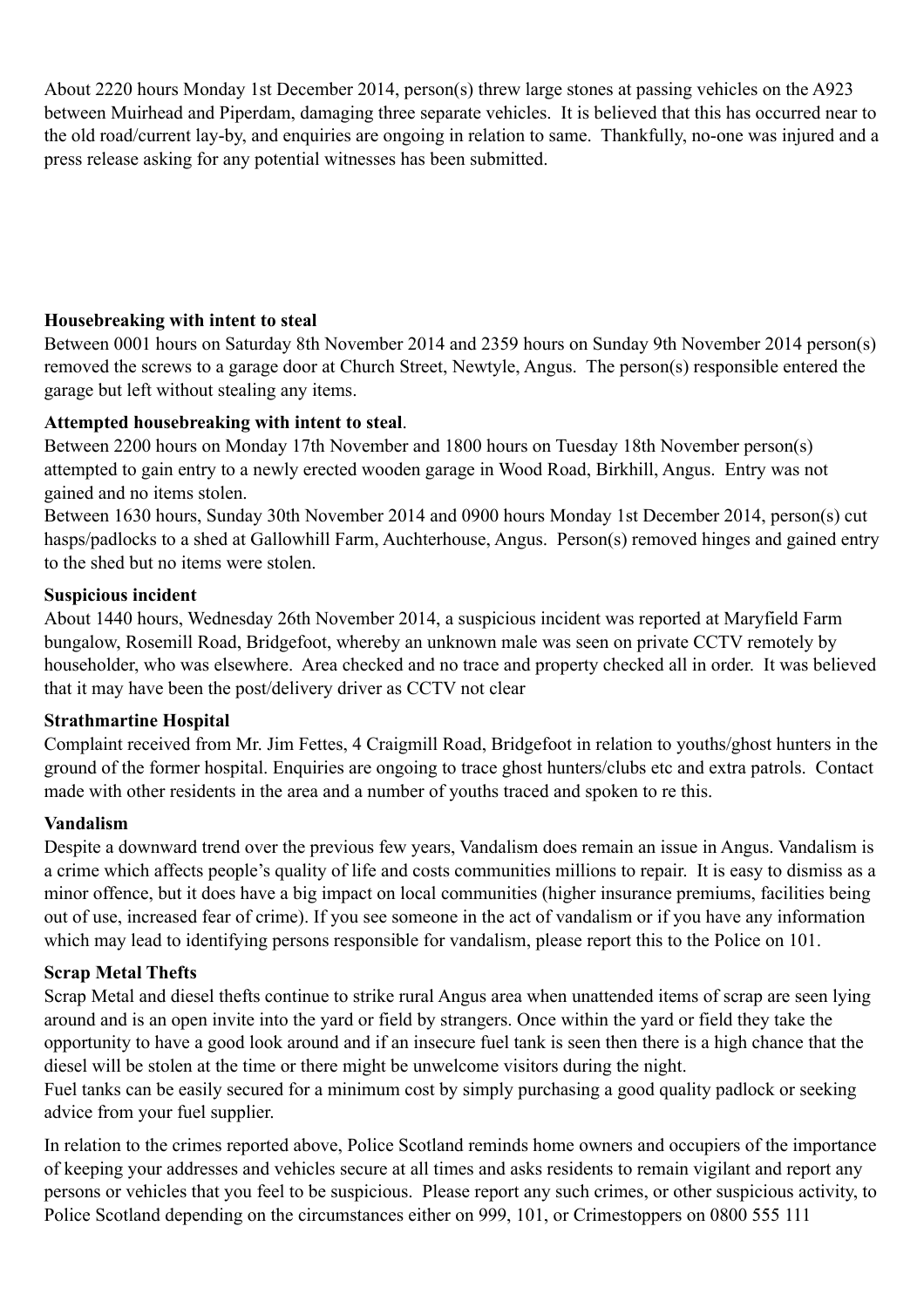## **MATTERS ARISING**

- Letter from Chairman to K Ditcham ref Community Councils Inveresk CC replied
- Dog mess on Village Streets Ongoing, we are to have a school competition for the pupils to design a poster and have a note sent to parents for help to eradicate this problem
- Flooding at the Police Station Road to be resurfaced once drains work is complete
- Agenda for the Bi Annual Meeting Focus day' type event for Community Councillors (instead of one Bi Annual Meeting) which would explore pertinent issues – Next meeting probably April/May
- Invitation to Richard Watson of Rapier systems web site [www.rapiersystems.com](http://www.rapiersystems.com) we have invited him along to next February's meeting.
- South West Sidlaw Development Trust Ongoing
- New website. [www.communitycouncils.org.uk](http://www.communitycouncils.org.uk) for Community Councils

## **CORRESPONDENCE**

- Free Road Safety Performance Friday Night project to investigate
- Community Councillor Handbook A new edition is at the printer
- LDP Proposed Plan The draft plan goes before full Council on 11 December
- Clinkerheel Park Parks Department are investigating & Guides may get involved
- "Community Councils" has been moved in Angus Council's website from under the "Council and Democracy" category to the website > browse services > council and democracy > council information (down right hand side). Or you can search using the A-Z function by clicking on "C" which brings up "Community Councils".
- New Bus Timetables for routes outwith our area have been received
- Land Reform Consultation Noted
- S U R F Awards Ceremony has taken place, a Project in the Hilltown area of Dundee is a winner

# **BUSES**

• A meeting re the late after school bus took place on 26/11/2014– take up has not been as expected

# **ROADS**

- Pavement and fences leading out of the village on Newtyle and Coupar Angus Roads The paths on the Newtyle or Coupar Angus Roads may require topping up with dust, the contractor will check this and if not complete Angus Council may leave this to the Christmas period when the "tar" plants are closed. We do not expect any more work to be done on the fences.
- Angus Council still have to design the north footway resurfacing and rekerbing scheme in Muirhead. The extents will be from Edward Place to the junction of the A923 and B954.
- Site meeting regarding the Osprey Road plus Osprey Bank and Osprey Rise adoption problems. Angus Council contacted Kirkwood Homes regarding the potential to separately adopt the footway at Osprey Road. Kirkwood Homes have met with Angus Council to identify snagging works which Kirkwood is to undertake. On satisfactory completion of these remedial works Angus Council will be able to progress the adoption of the footway and resolve the grass maintenance issue. Angus Council have e-mailed Scottish Water on the subject of Road adoptions at Piperdam. The situation remains with Kirkwood Homes to resolve the outstanding adoption to the satisfaction of both Angus Council and Scottish Water.

Angus Council have agreed that a technical meeting between themselves, Scottish Water and the developer will be arranged. Ian Cochrane, Head of Technical & Property Services will represent